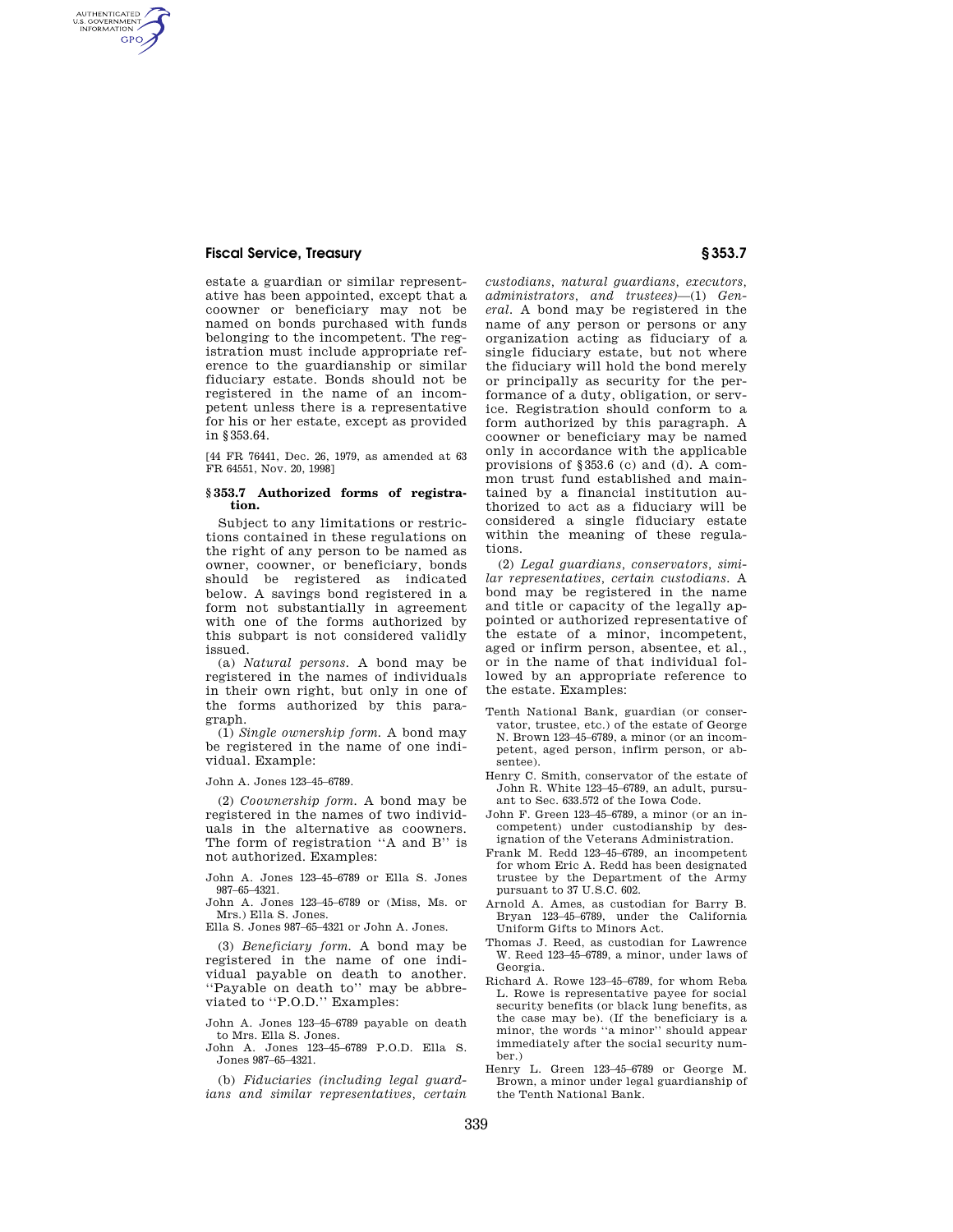- Henry L. Green 123–45–6789 P.O.D. George M. Brown, a minor under legal guardianship of the Tenth National Bank.
- Redd State Hospital and School, selected payee for John A. Jones 123–45–6789, a Civil Service annuitant, pursuant to 5 U.S.C. 8345(e).

(3) *Natural guardians.* A bond may be registered in the name of either parent (natural and adoptive) of a minor, as natural guardian. The registration of a bond in this form is considered as establishing a fiduciary relationship. A coowner or beneficiary may be named but only if the funds used to purchase the bonds do not belong to the minor. Examples:

- John A. Jones, as natural guardian for Henry M. Jones 123–45–6789.
- Melba Smith, as natural guardian for Thelma Smith 123–45–6789 P.O.D. Bartholomew Smith.

(4) *Executors and administrators.* A bond may be registered in the name of the representative appointed by a court to act for an estate of a decedent, or in the name of an executor authorized to administer a trust under the terms of a will although not named trustee. The name and capacity of all the representatives as shown in the letters of appointment must be included in the registration and be followed by an adequate indentifying reference to the estate. Examples:

- John H. Smith and Calvin N. Jones, executors of the will (or administrators of the estate) of Robert J. Smith, deceased, 12– 3456789.
- John H. Smith, executor of the will of Robert J. Smith, deceased, in trust for Mrs. Jane L. Smith, with remainder over, 12– 3456789.

(5) *Trustees or life tenants under wills, deeds of trust, agreements, or similar instruments.* A bond may be registered in the name and title of the trustee of a trust estate, or in the name of a life tenant, followed by an adequate identifying reference to the authority governing the trust or life tenancy. Examples:

- Thomas J. White and Tenth National Bank, trustees under the will of Robert J. Smith, deceased, 12–3456789.
- Jane N. Black 123–45–6789, life tenant under the will of Robert J. Black, deceased.

# **§ 353.7 31 CFR Ch. II (7–1–10 Edition)**

- Tenth National Bank, trustee under agreement with Paul E. White, dated 2/1/80, 12-3456789.
- Carl A. Black and Henry B. Green, trustees under agreement with Paul E. White, dated 2/1/80, 12–3456789.
- Paul E. White, trustee under declaration of trust dated 2/1/80, 12–3456789.

(i) If the trust instrument designates by title only an officer of a board or an organization as trustee, only the title of the officer should be used. Example:

Chairman, Board of Trustees, First Church of Christ, Scientist, of Chicago, Illinois, in trust under the will of Robert J. Smith, deceased, 12–3456789.

(ii) The names of all trustees, in the form used in the trust instrument, must be included in the registration, except as follows:

(A) If there are several trustees designated as a board or they are required to act as a unit, their names may be omitted and the words ''Board of Trustees'' substituted for the word ''trustee''. Example:

Board of Trustees of Immediate Relief Trust of Federal Aid Association, under trust indenture dated 2/1/80, 12–3456789.

(B) If the trustees do not constitute a board or are not required to act as a unit, and are too numerous to be designated in the registration by names and title, some or all the names may be omitted. Examples:

- John A. Smith, Henry B. Jones, et al., trustees under the will of Edwin O. Mann, deceased, 12–3456789.
- Trustees under the will of Edwin O. Mann, deceased, 12–3456789.

(6) *Employee thrift, savings, vacation and similar plans.* A bond may be registered in the name and title, or title alone, of the trustee of an eligible employee thrift, savings, vacation or similar plan, as defined in §353.13(a). If the instrument creating the trust provides that the trustees shall serve for a limited term, their names may be omitted. Examples:

- Tenth National Bank, trustee of Pension Fund of Safety Manufacturing Company, U/A with the company, dated March 31, 1980, 12–3456789.
- Trustees of Retirement Fund of Safety Manufacturing Company, under directors' resolution adopted March 31, 1980, 12–3456789.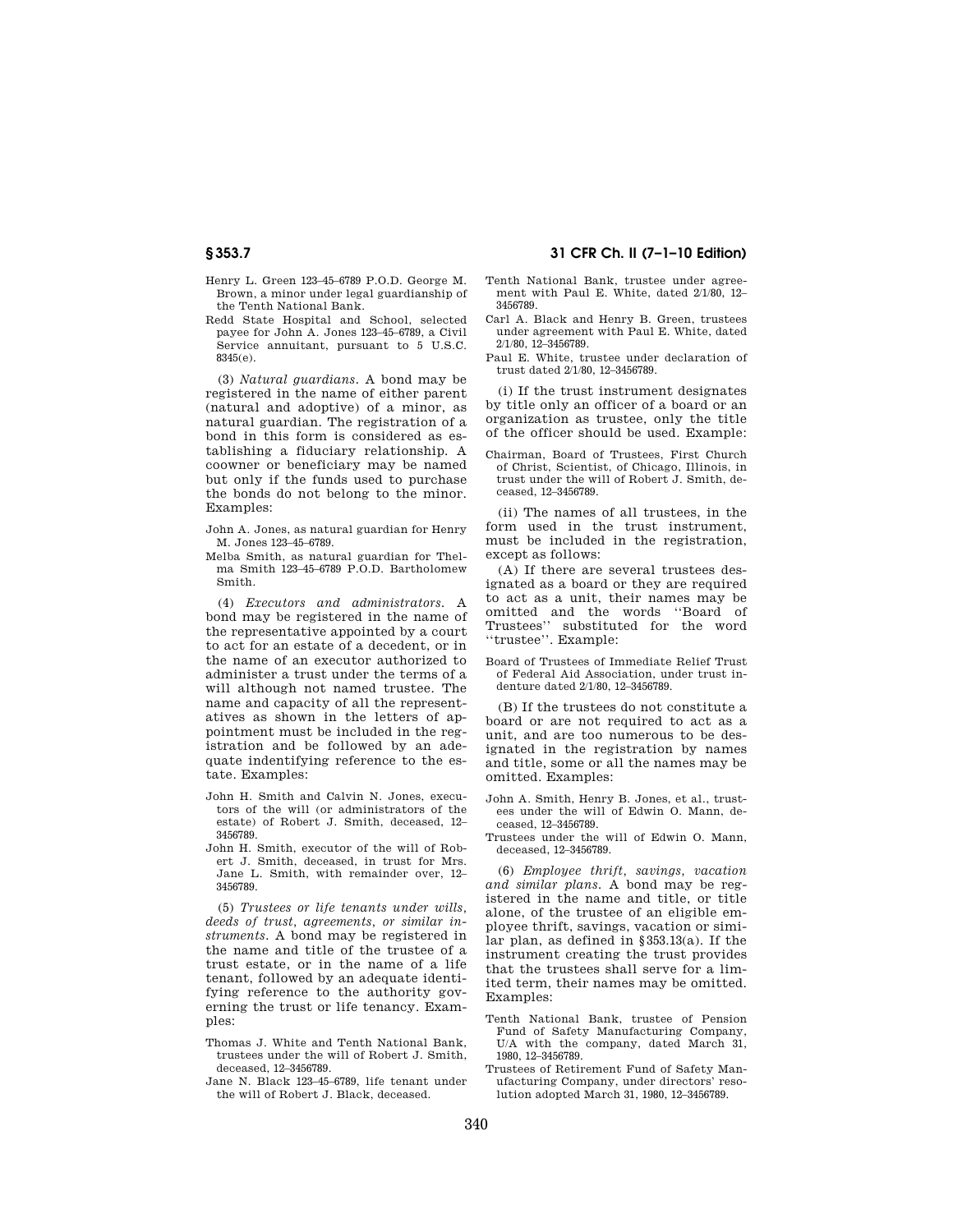## **Fiscal Service, Treasury § 353.7**

- County Trust company, trustee of the Employee Savings Plan of Jones Company, Inc., U/A dated January 17, 1980, 12–3456789.
- Trustee of the Employee Savings Plan of Brown Brothers, Inc., U/A dated January 20, 1980, 12–3456789.

(7) *Funds of lodges, churches, societies, or similar organizations.* A bond may be registered in the title of the trustees, or a board of trustees, holding funds in trust for a lodge, church, or society, or similar organization, whether or not incorporated. Examples:

- Trustees of the First Baptist Church, Akron, OH, acting as a Board under section 15 of its bylaws, 12–3456789.
- Trustees of Jamestown Lodge No. 1000, Benevolent and Protective Order of Elks, under section 10 of its bylaws, 12–3456789.
- Board of Trustees of Lotus Club, Washington, IN, under Article 10 of its constitution, 12–3456789.

(8) *Investment agents for religious, educational, charitable and non-profit organizations.* A bond may be registered in the name of a bank, trust company, or other financial institution, or an individual, as agent under an agreement with a religious, educational, charitable or non-profit organization, whether or not incorporated, if the agent holds funds for the sole purpose of investing them and paying the income to the organization. The name and designation of the agent must be followed by an adequate reference to the agreement. Examples:

- Tenth National Bank, fiscal agent U/A with the Evangelical Lutheran Church of the Holy Trinity, dated 12/28/80, 12–3456789.
- Sixth Trust Company, Investment Agent
- U/A dated September 16, 1980, with Central City Post, Department of Illinois, American Legion, 12–3456789.
- John Jones, Investment Agent U/A dated September 16, 1980, with Central City Post, Department of Illinois, American Legion, 12–3456789.

(9) *Funds of school groups or activities.*  A bond may be registered in the title of the principal or other officer of a public, private, or parochial school holding funds in trust for a student body fund or for a class, group, or activity. If the amount purchased for any one fund does not exceed \$2,500 (face amount), no reference need be made to a trust instrument. Examples:

Principal, Western High School, in trust for the Class of 1980 Library Fund, 12–3456789.

Director of Athletics, Western High School, in trust for Student Activities Association, under resolution adopted 5/12/80, 12–3456789.

(10) *Public corporations, bodies, or officers as trustees.* A bond may be registered in the name of a public corporation or a public body, or in the title of a public officer, acting as trustee under express authority of law, followed by an appropriate reference to the statute creating the trust. Examples:

Rhode Island Investment Commission, trustee of the General Sinking Fund under Title 35, Ch. 8, Gen. Laws of Rhode Island.

Superintendent of the Austin State Hospital Annex, in trust for the Benefit Fund under Article 3183C, Vernon's Civ. Stat. of Texas Ann.

(c) *Private organizations (corporations, associations, partnerships)*—(1) *General.*  A bond may be registered in the name of any private organization in its own right. The full legal name of the organization as set forth in its charter, articles of incorporation, constitution, partnership agreement, or other authority from which its powers are derived, must be included in the registration and may be followed by a parenthetical reference to a particular account other than a trust account.

(2) *Corporations.* A bond may be registered in the name of a business, fraternal, religious, non-profit, or other private corporation. The words ''a corporation'' must be included in he registration unless the fact of incorporation is shown in the name. Examples:

Smith Manufacturing Company, a corporation, 12–3456789.

Green and Redd, Inc., 12–3456789 (Depreciation Acct.)

(3) *Unincorporated associations.* A bond may be registered in the name of a club, lodge, society, or a similar selfgoverning association which is unincorporated. The words ''an unincorporated association'' must be included in the registration. This form of registration must not be used for a trust fund, board of trustees, a partnership, or a sole proprietorship. If the association is chartered by or affiliated with a parent organization, the name or designation of the subordinate or local organization must be given first, followed